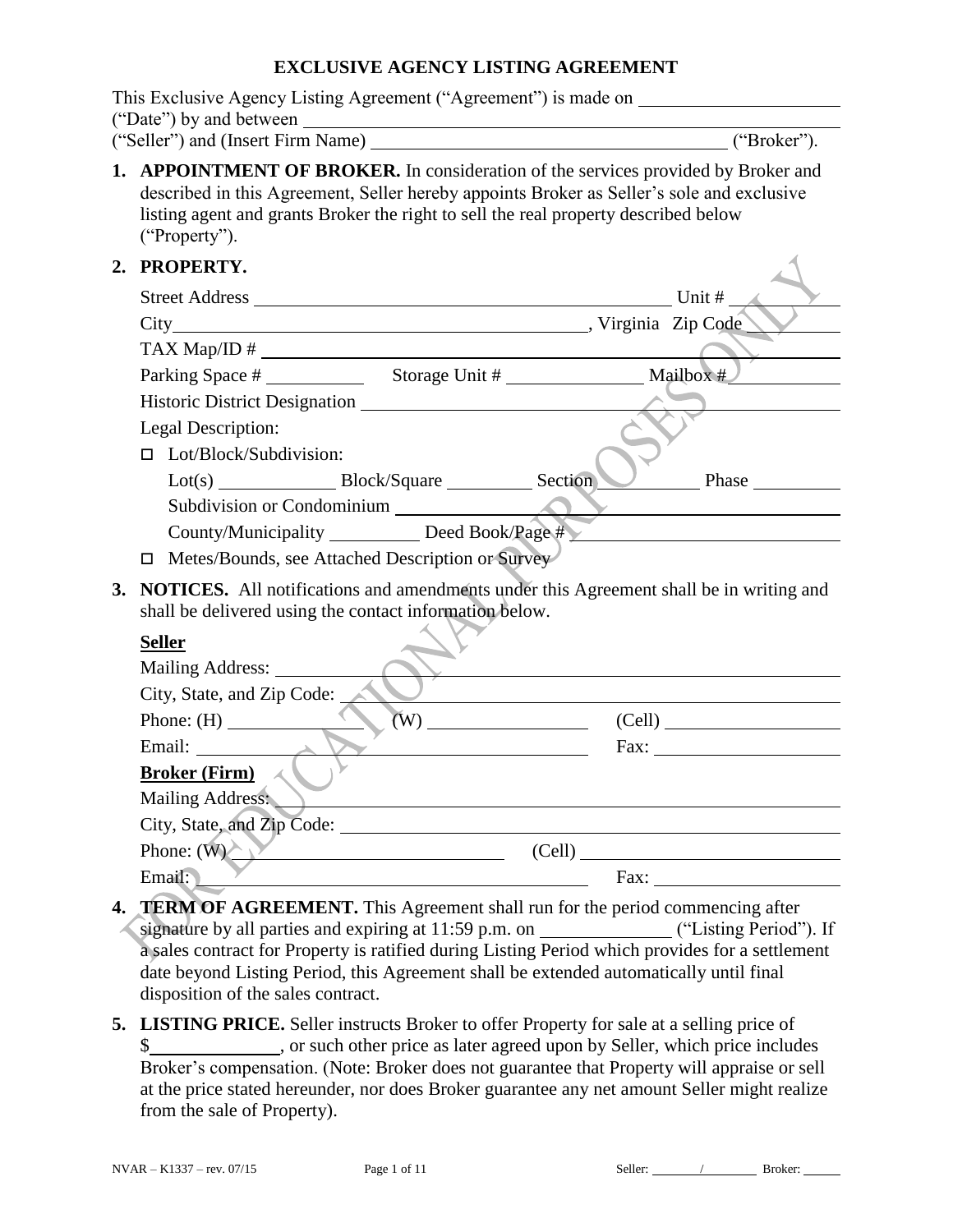#### **6. CONVEYANCES.**

**A. Personal Property and Fixtures.** Property includes the following personal property and fixtures, if existing: built-in heating and central air conditioning equipment, plumbing and lighting fixtures, sump pump, attic and exhaust fans, storm windows, storm doors, screens, installed wall-to-wall carpeting, window shades, blinds, window treatment hardware, smoke and heat detectors, TV antennas, exterior trees and shrubs. Unless otherwise agreed to in writing, all surface or wall mounted electronic components/devices **DO NOT** convey.

If more than one of an item convey, the number of items is noted. The items marked YES below are currently installed or offered:

| Yes No#      | Items                        | $YesNo$ #    | Items                  |    | YesNo# | Items                         |
|--------------|------------------------------|--------------|------------------------|----|--------|-------------------------------|
| □            | Alarm System                 | ப            | Freezer                |    | ப      | Satellite Dish                |
|              | <b>Built-in Microwave</b>    |              | Furnace Humidifier     |    |        | <b>Storage Shed</b>           |
| ப            | Ceiling Fan                  | $\mathbf{L}$ | Garage Opener          |    | ப      | <b>Stove or Range</b>         |
|              | Central Vacuum               |              | w/remote               |    |        | <b>Trash Compactor</b>        |
| ப            | Clothes Dryer                | ப            | Gas Log                |    | ß      | <b>Wall Oven</b>              |
|              | <b>Clothes Washer</b>        | $\mathsf{L}$ | Hot Tub, Equip & Cover |    | D      | <b>Water Treatment System</b> |
| $\mathsf{L}$ | Cooktop                      | H            | Intercom               |    | Đ,     | Window A/C Unit               |
|              | Dishwasher                   | ப            | Playground Equipment   | N  | ▱      | Window Fan                    |
|              | Disposer                     | □            | Pool, Equip, & Cover   | О. | 0      | <b>Window Treatments</b>      |
| ப            | Electronic Air Filter        | ப            | Refrigerator           |    | П      | <b>Wood Stove</b>             |
|              | Fireplace Screen/Door $\Box$ | ш            | w/ice maker            |    |        |                               |
|              | Other:                       |              |                        |    |        |                               |
|              |                              |              |                        |    |        |                               |

- **B. As-Is Items.** Seller will not warrant the condition or working order of the following items and/or systems:
- **C.** As-Is Marketing. Seller  $\Box$  does  $\overrightarrow{OR}$   $\overrightarrow{O}$  does not authorize Broker to offer the entire Property in "As-Is" condition.
- **D. Leased Items, Systems, And/Or Service Contracts.** Any leased items, systems, or service contracts (including, but not limited to, termite or pest control, home warranty, fuel tanks, water treatment systems, lawn contracts, security system monitoring, and satellite contracts) DO NOT CONVEY absent an express written agreement by buyer and Seller. The following is a list of the leased items within Property:

- **7. HOMEOWNER WARRANTY.** Seller has the option to purchase a homeowner warranty, which can be in effect during the Listing Period and will transfer to the buyer upon settlement. Seller should review the scope of coverage, exclusions and limitations. Cost not to exceed \$ Warranty provider to be
- **8. UTILITIES.** (Check all that apply)

|                           | Hot Water: $\Box$ Oil $\Box$ Gas $\Box$ Electric $\Box$ Other                                      | Number of Gallons |
|---------------------------|----------------------------------------------------------------------------------------------------|-------------------|
|                           | Air Conditioning: $\Box$ Oil $\Box$ Gas $\Box$ Electric $\Box$ Heat Pump $\Box$ Other $\Box$ Zones |                   |
|                           | Heating: $\Box$ Oil $\Box$ Gas $\Box$ Electric $\Box$ Heat Pump $\Box$ Other $\Box$ Zones          |                   |
|                           | Water Supply: $\Box$ Public $\Box$ Private Well $\Box$ Community Well                              |                   |
|                           |                                                                                                    |                   |
|                           | Type of Septic System: $\Box$ Community $\Box$ Conventional $\Box$ Alternative $\Box$ Experimental |                   |
| NVAR – K1337 – rev. 07/15 | Page 2 of 11                                                                                       |                   |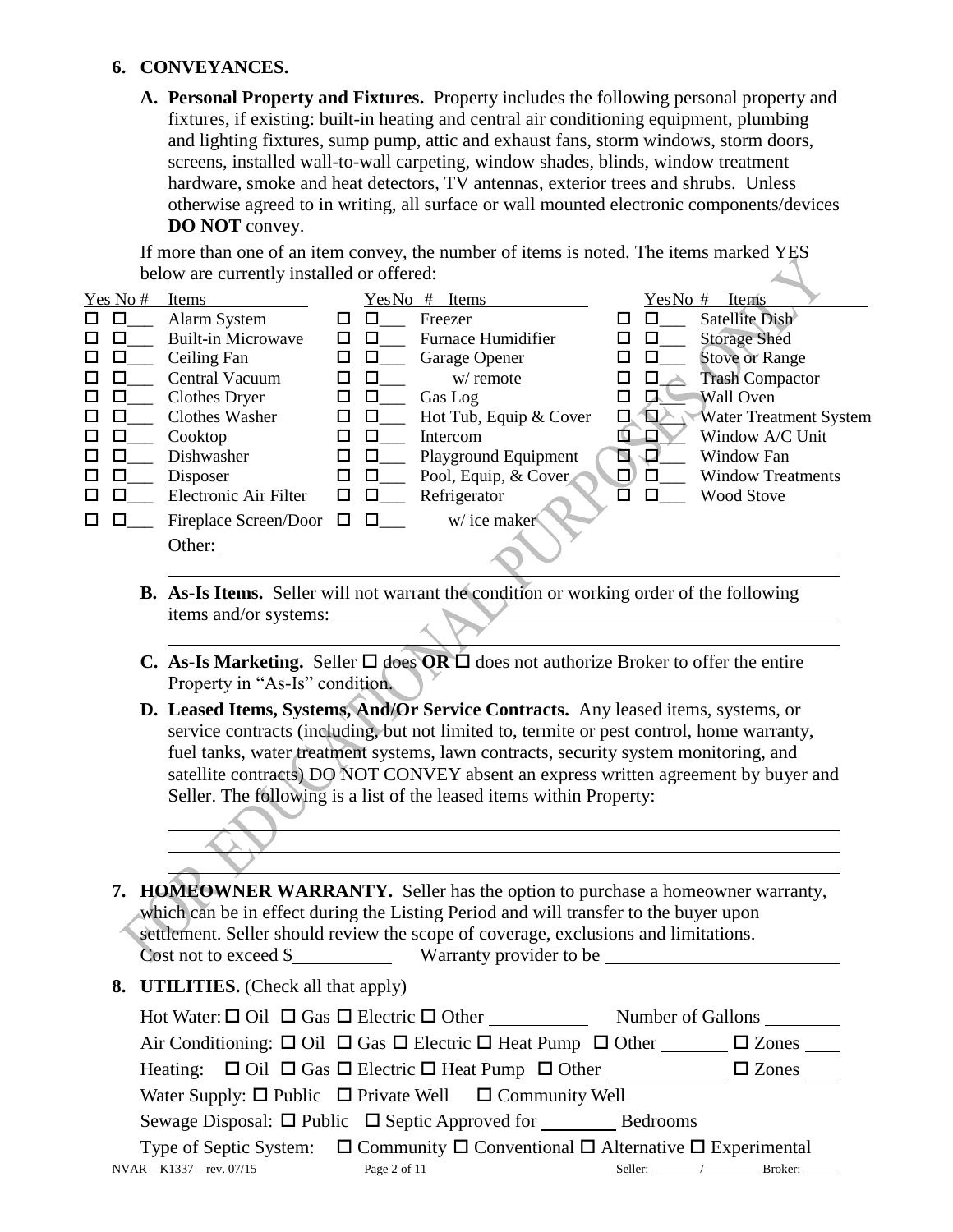\*Section 32.1-164:1 of the Code of Virginia requires Seller to disclose whether the onsite septic system serving Property is operating under a waiver of repair and/or maintenance requirements imposed by the State Board of Health. If the septic system is operating pursuant to a waiver, then Seller must provide the buyer with the "Disclosure Regarding Validity of Septic System Permit" prior to contract ratification. Such waiver is not transferable to the buyer.

Seller represents that the septic system  $\Box$  is **OR**  $\Box$  is not operating under a waiver from the State Board of Health.

- **9. BROKER DUTIES.** Broker shall perform, and Seller hereby authorizes Broker to perform, the following duties. In performing these duties, Broker shall exercise ordinary care, comply with all applicable laws and regulations and treat all parties honestly.
	- **A.** Broker shall protect and promote the interests of Seller and shall provide Seller with services consistent with the standards of practice and competence that are reasonably expected of licensees engaged in the business of real estate brokerage. Seller acknowledges that Broker is bound by the bylaws, policies and procedures, and rules and regulations governing the MLS, the Code of Ethics of the National Association of REALTORS®, the Code of Virginia and the Regional Rules and Regulations for the electronic lockbox system.
	- **B.** Broker shall use reasonable efforts and act diligently to seek buyers for Property at the price and terms stated herein or otherwise acceptable to Seller, to negotiate on behalf of Seller, to establish strategies for accomplishing Seller's objectives, to assist in satisfying Seller's contractual obligations and to facilitate the consummation of the sale of Property.
	- **C.** Broker shall market Property, at Broker's discretion, including without limitation, description, interior and exterior photographs in appropriate advertising media, such as publications, mailings, brochures and internet sites; provided, however, Broker shall not be obligated to continue to market Property after Seller has accepted an offer.
	- **D.** Broker shall present all written offers or counteroffers to and from Seller, in a timely manner, even if Property is already subject to a ratified contract of sale, unless otherwise instructed by Seller in writing.
	- **E.** Broker shall account, in a timely manner, for all money and property received in trust by Broker, in which Seller has or may have an interest.
	- **F.** Broker shall show Property during reasonable hours to prospective buyers and shall accompany or accommodate, as needed, other real estate licensees, their prospective buyers, inspectors, appraisers, exterminators and other parties necessary for showings and inspections of Property, to facilitate and/or consummate the sale of Property. Broker  $\Box$  shall **OR**  $\Box$  shall not install an electronic lockbox on Property to allow access and showings by persons who are authorized to access Property.
	- **G.** Broker  $\Box$  shall **OR**  $\Box$  shall not install "For Sale" signs on Property, as permitted. Seller is responsible for clearly marking the location of underground utilities, equipment or other items that may be damaged by the placement of the sign.

# **10. MARKETING/MLS/INTERNET ADVERTISING.**

**A.** Broker shall make a blanket unilateral offer of cooperation and compensation to other brokers in any multiple listing service ("MLS") that Broker deems appropriate. Broker shall disseminate information regarding Property, including the entry date, listing price(s), final price and all terms, and expired or withdrawn status, by printed form and/or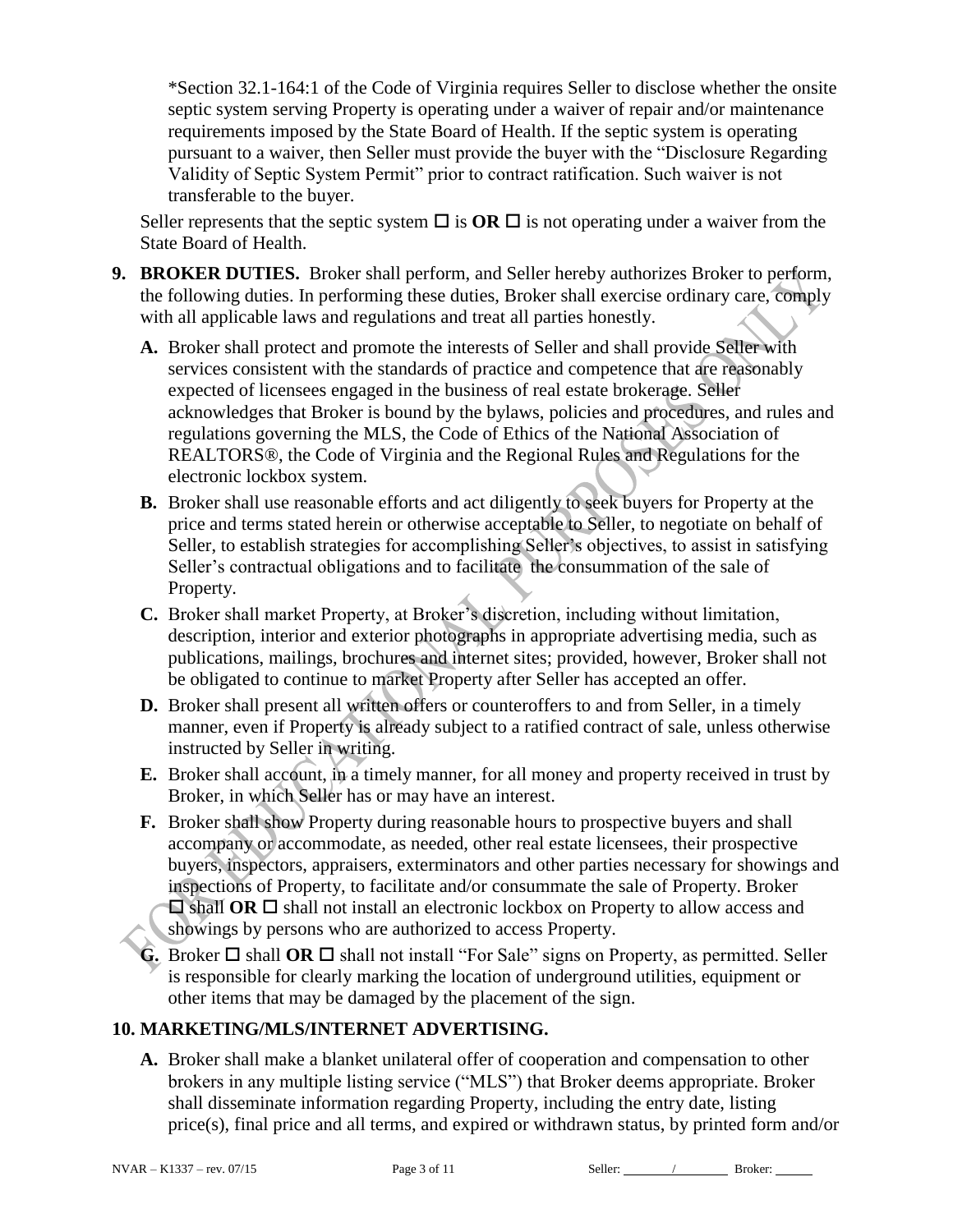electronic computer service, which may include internet advertising, during and after the expiration of this Agreement.

Broker shall enter the listing information into the MLS database:

 $\Box$  Within 48 hours (excluding weekends and holidays) of commencement of the Listing Period  $OR \square$  on or before:

- **B.** The parties agree and understand that internet advertising includes:
	- 1) Broker's internet website;
	- 2) The internet websites of licensed real estate salespersons or associate real estate brokers affiliated with Broker;
	- 3) Any other internet website in accordance with applicable MLS rules and regulations;
	- 4) Printed media; and/or
	- 5) Any available MLS Program(s) that enable participants to display aggregated MLS active listing information on other such participants' and authorized users' public websites.
- **C.** Seller agrees and understands that Broker has provided an opportunity to Seller to opt-out of any of the following four provisions which govern the display of information on Virtual Office Websites (VOW) and that Broker is thus hereby authorized by Seller to submit and market Property as follows.

# **PART I:**

 $\Box$  Seller authorizes **OR**  $\Box$  Seller does not authorize Broker to submit and market Property by and through the display on any internet websites.

**If Seller selects the second option, consumers who conduct searches for listings on the internet will not see the corresponding information about Property in response to a search.**

## **PART II:**

 $\Box$  Seller authorizes OR  $\Box$  Seller does not authorize the display of Property address on any internet website.

# **PART III:**

 $\Box$  Seller authorizes OR  $\Box$  Seller does not authorize the display of unedited comments or reviews of Property (or display a hyperlink to such comments or reviews) on MLS participants' internet websites.

# **PART IV:**

- $\Box$  Seller authorizes OR  $\Box$  Seller does not authorize the display of an automated estimate of the market value of Property (or a hyperlink to such estimate) on MLS participants' internet websites.
- **D.** During the term of this Agreement, Seller may, by written notice to Broker, authorize Broker to enable or disable use of any feature as described in 10.C. above. Broker agrees to update the MLS database accordingly.
- **E.**  $\Box$  Seller authorizes **OR**  $\Box$  Seller does not authorize Broker to conduct pre-marketing activities in accordance with the attached addendum.

## **11. TYPES OF REAL ESTATE REPRESENTATION - DISCLOSURE AND INFORMED CONSENT.**

NVAR – K1337 – rev. 07/15 Page 4 of 11 Seller: / Broker: **Seller representation** occurs by virtue of this Agreement with Seller's contract to use Broker's services and may also include any cooperating brokers who act on behalf of Seller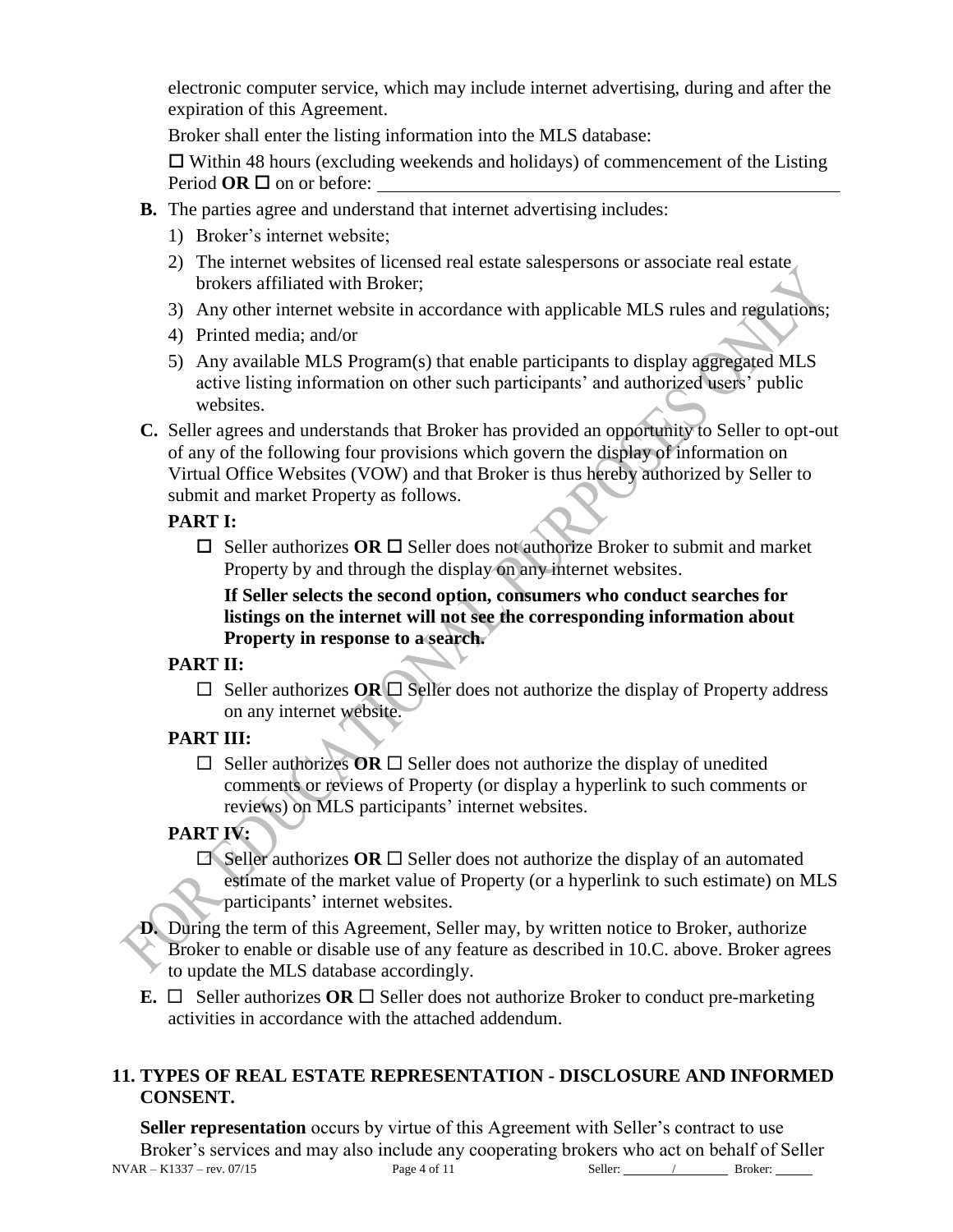as subagent of Broker. (Note: Broker may assist a buyer or prospective buyer by performing ministerial acts that are not inconsistent with Broker's duties as Seller's listing agent under this Agreement.)

**Buyer representation** occurs when buyers contract to use the services of their own broker (known as a buyer representative) to act on their behalf.

**Designated representation** occurs when a buyer and seller in one transaction are represented by different sales associate(s) affiliated with the same broker. Each of these sales associates, known as a designated representative, represents fully the interests of a different client in the same transaction. Designated representatives are not dual representatives if each represents only the buyer or only the seller in a specific real estate transaction. In the event of designated representatives, each representative shall be bound by client confidentiality requirements, set forth in the CONFIDENTIAL INFORMATION paragraph. The broker remains a dual representative.

 $\square$  Seller does not consent to designated representation and does not allow Property to be shown to a buyer represented by this Broker through another designated representative associated with the firm. **OR**

 $\square$  Seller consents to designated representation and allows Property to be shown to a buyer represented by this Broker through another designated representative associated with the firm.

**Dual Representation** occurs when the same broker and the same sales associate represent both the buyer and seller in one transaction. In the event of dual representation, the broker shall be bound by confidentiality requirements for each client, set forth in the CONFIDENTIAL INFORMATION paragraph.

 $\square$  Seller does not consent to dual representation and Seller does not allow Property to be shown to a buyer represented by this Broker through the same sales associate. **OR**

 $\square$  Seller consents to dual representation and allows Property to be shown to a buyer represented by this Broker through the same sales associate.

# **An additional disclosure is required before Designated or Dual representation is to occur for a specific transaction.**

Broker will notify other real estate licensees via the MLS whether Seller consents to Designated or Dual representation.

# **12. BROKER COMPENSATION.**

**A. Payment.** Seller shall pay Broker in cash total compensation of

("Compensation") if, during the term of this Agreement, Broker, or any other broker(s) (or agent(s) thereof), produces a buyer ready, willing and able to buy Property.

Compensation is also earned if, within \_\_\_\_\_\_\_\_\_\_\_\_\_\_\_\_\_\_\_\_\_ days after the expiration or termination of this Agreement, a contract is ratified with a ready, willing, and able buyer to whom Property had been shown by Broker or any other broker(s) (or agent(s) thereof) during the term of this Agreement; provided, however, that Compensation need not be paid if a contract is ratified on Property while Property is listed with another real estate company.

**B. Buyer Broker.** Broker shall offer a portion of Compensation to the buyer broker as indicated:

Buyer Agency Compensation: **OR** Other Compensation: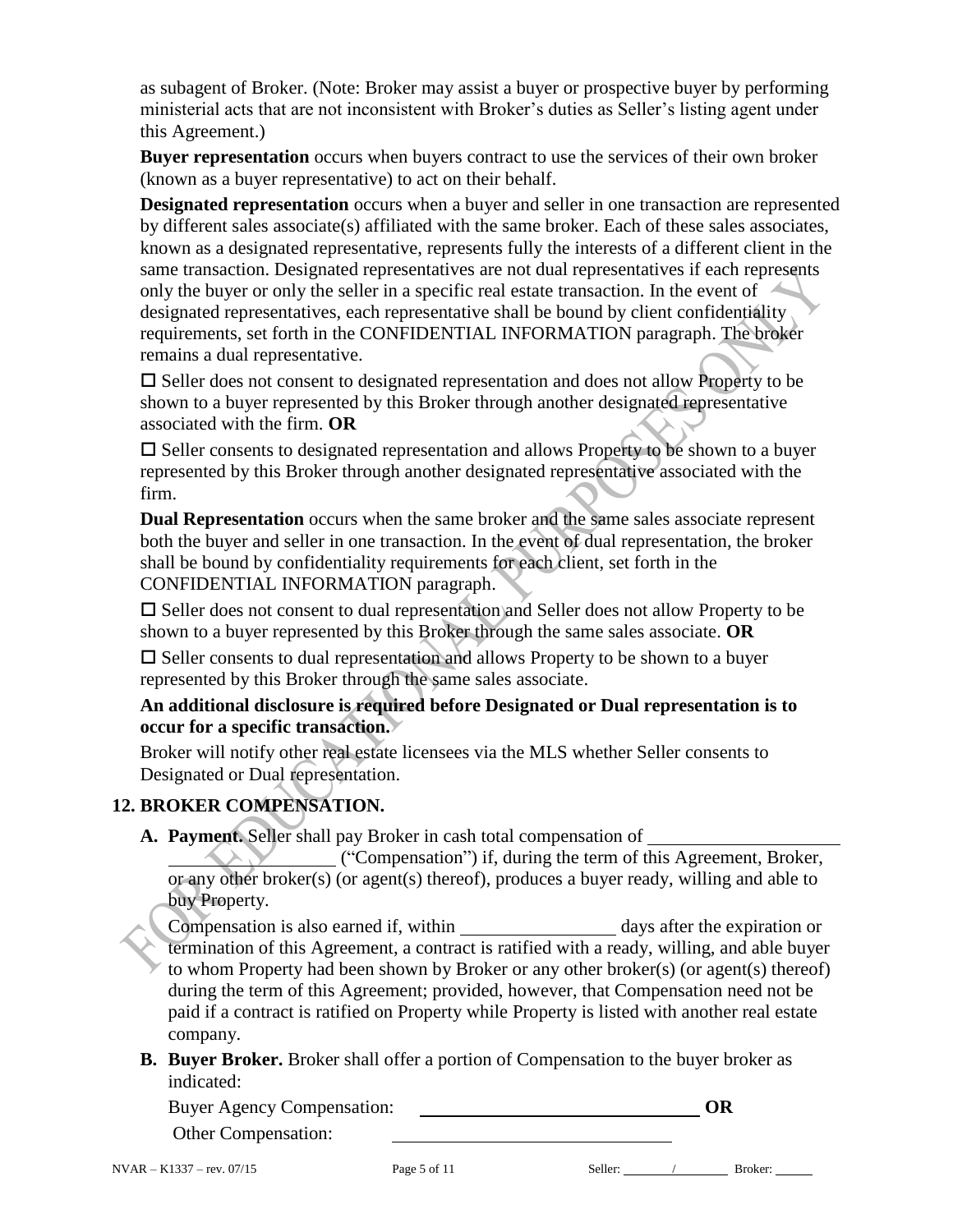*Note: Compensation may be shown by a percentage of the gross selling price, a definite dollar amount or "N" for no compensation.*

*Broker's compensation and the sharing of compensation between brokers are not fixed, controlled, recommended or suggested by any multiple listing service or Association of REALTORS®.*

- **C. Retainer Fee.** Broker acknowledges receipt of a retainer fee in the amount of which  $\Box$  shall **OR**  $\Box$  shall not be subtracted from Compensation. The retainer fee is non-refundable and is earned when paid.
- **D. Early Termination.** In the event Seller wishes to terminate this Agreement prior to the end of the Listing Period, without good cause, Seller shall pay Broker before Broker's execution of a written release.

**13. CONFIDENTIAL INFORMATION.** Broker shall maintain the confidentiality of all personal and financial information and other matters identified as confidential by the client which were obtained by Broker during the brokerage relationship, unless the client consents in writing to the release of such information or as otherwise provided by law. The obligation of Broker to preserve confidential information continues after termination of the brokerage relationship. Information concerning material adverse facts about Property is not considered confidential information.

**14. AUTHORIZATION TO DISCLOSE OTHER OFFERS.** In response to inquiries from buyers or cooperating brokers, Broker may not disclose, without Seller's authorization, the existence of other written offers on Property. If Seller does give such authorization, Seller acknowledges that Broker and sales associate(s) must disclose whether the offers were obtained by the listing agent, another member of the listing Broker's firm, or by a cooperating broker.

Seller  $\Box$  does OR  $\Box$  does not authorize Broker and sales associate to disclose such information to buyers or cooperating brokers.

**15. COMPLIANCE WITH FAIR HOUSING LAWS.** Property shall be shown and made available without regard to race, color, religion, sex, handicap, familial status or national origin as well as all classes protected by the laws of the United States, the Commonwealth of Virginia and applicable local jurisdictions, or by the REALTOR® Code of Ethics.

# **16. RELOCATION PROGRAM.** Seller is participating in any type of relocation program:  $\Box$  $Yes$  OR  $\square$  No.

If "Yes": (a) the program is named:

| <b>Contact Name</b>               | Contact Information |  |
|-----------------------------------|---------------------|--|
| and (b) terms of the program are: |                     |  |

If "No" or if Seller has failed to list a specific relocation program, then Broker shall have no obligation to cooperate with or compensate any undisclosed program.

**17. CONDOMINIUM ASSOCIATION.** Seller represents that Property  $\Box$  is  $\overline{OR}$   $\Box$  is not located within a development which is a Condominium or Cooperative. Condominiums or Cooperatives being offered for sale are subject to the receipt by buyers of the required disclosures, and Seller is responsible for payment of appropriate fees and for providing these disclosure documents to prospective buyers as prescribed in the Condominium Act, Section 55-79.39 et seq., and the Cooperative Act, Section 55-424, et seq., of the Code of Virginia.

 $\Box$  Seller **OR**  $\Box$  Broker shall order the association disclosure documents at Seller's expense

 $\Box$  at the time of listing **OR**  $\Box$  within 3 days following the date of contract ratification or **OR**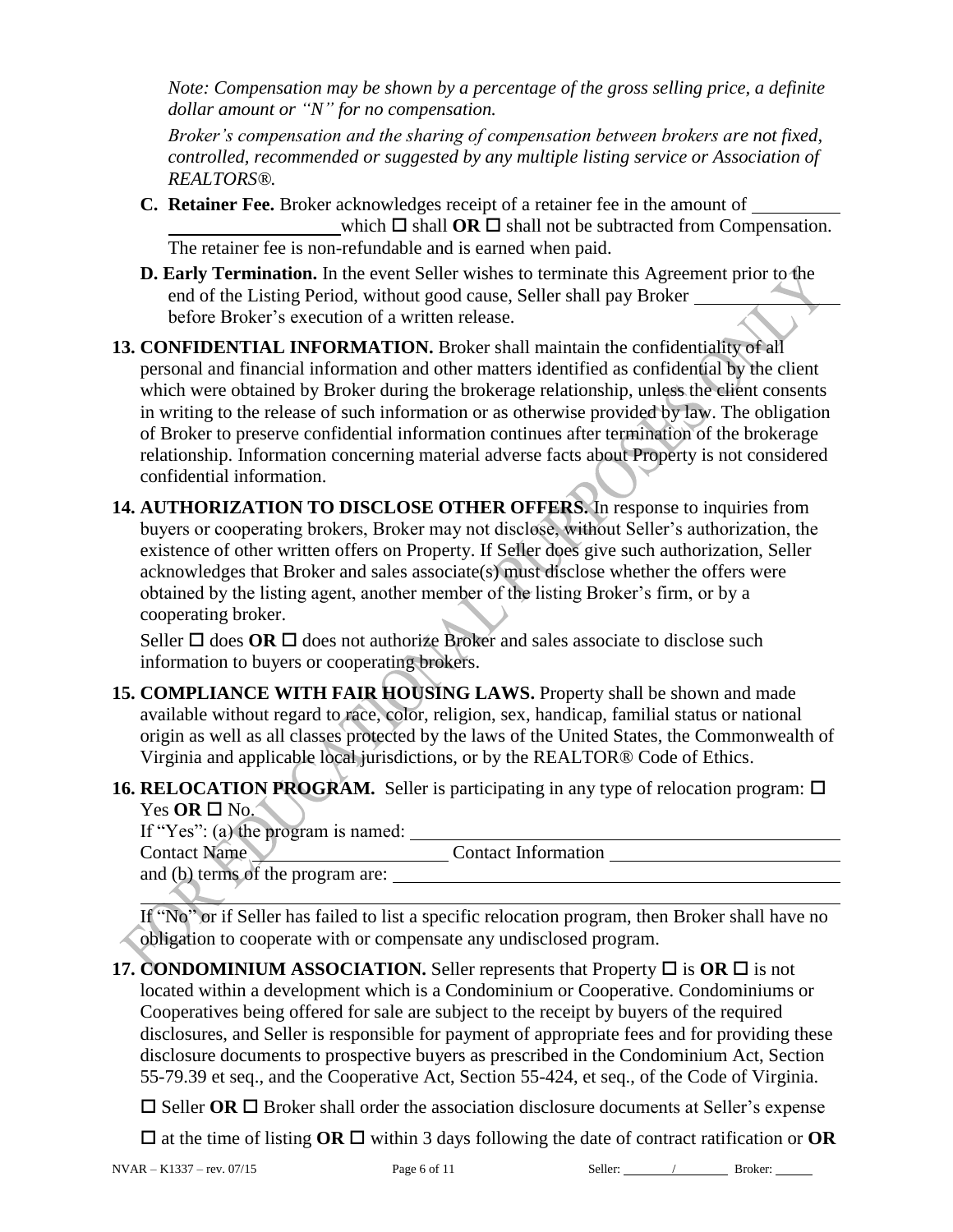| The Condominium or Cooperative dues are \$ |     | per |  |
|--------------------------------------------|-----|-----|--|
| (frequency of payment).                    |     |     |  |
| Special Assessment \$                      | ror |     |  |

Condominium or Cooperative Association Name:

Management Company: Phone #:

Seller represents that Seller  $\Box$  is  $OR \Box$  is not current on all condominium association dues and/or special assessments.

**18. PROPERTY OWNERS' ASSOCIATION.** Seller represents that Property  $\Box$  is OR  $\Box$  is not located within a development(s) which is subject to the Virginia Property Owners' Association Act, Sections 55-508 through 55-516 of the Code of Virginia. If Property is within such a development, Seller is responsible for payment of the appropriate fees and for providing these disclosure documents to the buyers.

 $\square$  Seller **OR**  $\square$  Broker shall order the association disclosure documents at Seller's expense

 $\Box$  at the time of listing **OR**  $\Box$  within 3 days following the date of contract ratification or **OR**  $\Box$ 

The Property Owners Association dues are \$

(frequency of payment).

Special Assessment \$

Property Owners Association Name:

Management Company: Phone #:

Seller represents that Seller  $\Box$  is  $OR \Box$  is not current on all property owners' association dues and/or special assessments.

**19. PROPERTY CONDITION.** Seller acknowledges that Broker has informed Seller of Seller's rights and obligations under the Virginia Residential Property Disclosure Act. Property  $\Box$  is  $OR \Box$  is not exempt from the Act. If not exempt, Seller has completed and provided to Broker a Residential Property Disclosure Statement.

Seller acknowledges Broker is required to disclose to prospective buyers all material adverse facts pertaining to the physical condition of Property actually known by Broker. Broker shall not, however, be obligated to discover latent defects in Property or to advise on property condition matters outside the scope of Broker's real estate license. Seller shall indemnify, save, and hold Broker harmless from all claims, complaints, disputes, litigation, judgments and attorney's fees arising from any incorrect information supplied by Seller or from Seller's failure to disclose any material adverse facts.

**20. LEAD-BASED PAINT DISCLOSURE.** Seller represents that the residential dwelling(s) at Property  $\Box$  were **OR**  $\Box$  were not constructed before 1978. If the dwelling(s) were constructed before 1978, Seller is subject to Federal law concerning disclosure of the possible presence of lead-based paint at Property, and Seller acknowledges that Broker has informed Seller of Seller's obligations under the law. If the dwelling(s) were constructed before 1978, unless exempt under 42 U.S.C. 4852(d), Seller has completed and provided to Broker the form, "Sale: Disclosure And Acknowledgment Of Information On Lead-Based Paint And/Or Lead-Based Paint Hazards" or equivalent form.

**21. CURRENT LIENS.** Seller represents to Broker that the below information is true and complete to the best of Seller's information, knowledge and belief: *(Check all that are applicable)*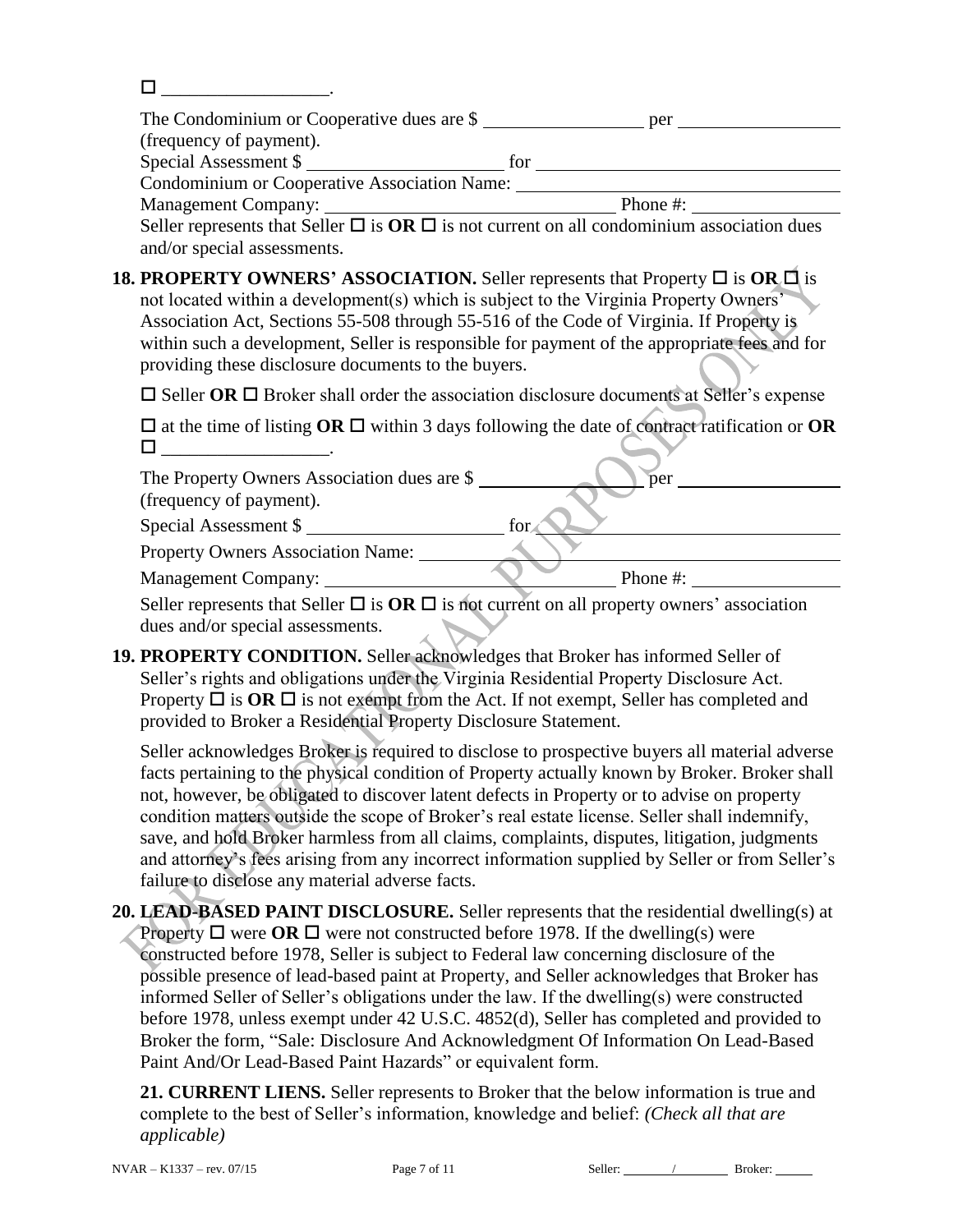- **A.** Property is not encumbered by any mortgage or deed of trust (*if box is checked, skip to item G*).
- **B.**  $\Box$  Property is security for a first mortgage or deed of trust loan held by (Lender Name):

|                                   | Account # |                                                                  |  |
|-----------------------------------|-----------|------------------------------------------------------------------|--|
| with an approximate balance of \$ |           | . Lender Phone:                                                  |  |
| . . <del>.</del>                  |           | $\mathbf{1}$ $\mathbf{1}$ $\mathbf{1}$ $\mathbf{1}$ $\mathbf{1}$ |  |

 $\mathbb{C}.$   $\Box$  Property is security for a second mortgage or deed of trust loan held by (Lender Name): Account #

with an approximate balance of \$ . Lender Phone:

- **D.**  $\Box$  Property is security for a line of credit or home equity line of credit held by (Lender Name): Account # with an approximate balance of \$\_\_\_\_\_\_\_\_\_\_\_\_\_\_\_\_\_\_\_\_\_. Lender Phone:
- **E.**  $\Box$  Seller is current on all payments for the loans identified above.
- **F.**  $\Box$  Seller is not in default and has not received any notice(s) from the holder(s) of any loan identified above, or from any other lien holder of any kind, regarding a default under any loan, threatened foreclosure, notice of foreclosure, or the filing of foreclosure.
- $G. \Box$  There are no liens secured against Property for Federal, State or local income taxes; unpaid real property taxes; or unpaid condominium or homeowners' association fees.
- $H. \Box$  There are no judgments against Seller (including each owner for jointly held property). Seller has no knowledge of any matter that might result in a judgment that may potentially affect Property.
- **I.**  $\Box$  Seller has not filed for bankruptcy protection under United States law and is not contemplating doing so during the term of this Agreement.

During the term of this Agreement, should any change occur with respect to answers A through I above, Seller shall immediately notify Broker and sales associate/listing agent, in writing, of such change.

- **22. SELLER FINANCING.** Seller  $\Box$  does OR  $\Box$  does not agree to offer seller financing by providing a deed of trust loan in the amount of \$ with further terms to be negotiated.
- **23. CLOSING COSTS.** Fees for the preparation of the deed of conveyance, that portion of the settlement agent's fee billed to Seller, costs of releasing existing encumbrances, Seller's legal fees, Grantor's Tax, and any other proper charges assessed to Seller will be paid by Seller unless provided otherwise in the sales contract.

The "Seller's Estimated Cost of Settlement" form  $\Box$  is **OR**  $\Box$  is not attached. These estimates are for informational purposes only and will change based upon the terms and conditions of the purchase offer.

**Seller's Proceeds:** Seller acknowledges that Seller's proceeds may not be available at the time of settlement. The receipt of proceeds may be subject to the **Virginia Wet Settlement Act**, and may be subject to other laws, rules and regulations (e.g. Virginia estate statutes and the **Foreign Investment Real Property Tax Act - FIRPTA**).

**Seller is advised to seek legal and/or financial advice concerning these matters.**

NVAR – K1337 – rev. 07/15 Page 8 of 11 Seller: / Broker: <u>June</u> Broker: <u>June 1986</u> **24. IRS/FIRPTA.** Section 1445 of the Internal Revenue Service (IRS) Code may require the settlement agent to report the gross sales price, Seller's federal tax identification number and other required information to the IRS. Seller will provide to the settlement agent such information upon request. In certain situations, the IRS requires a percentage (currently 10%)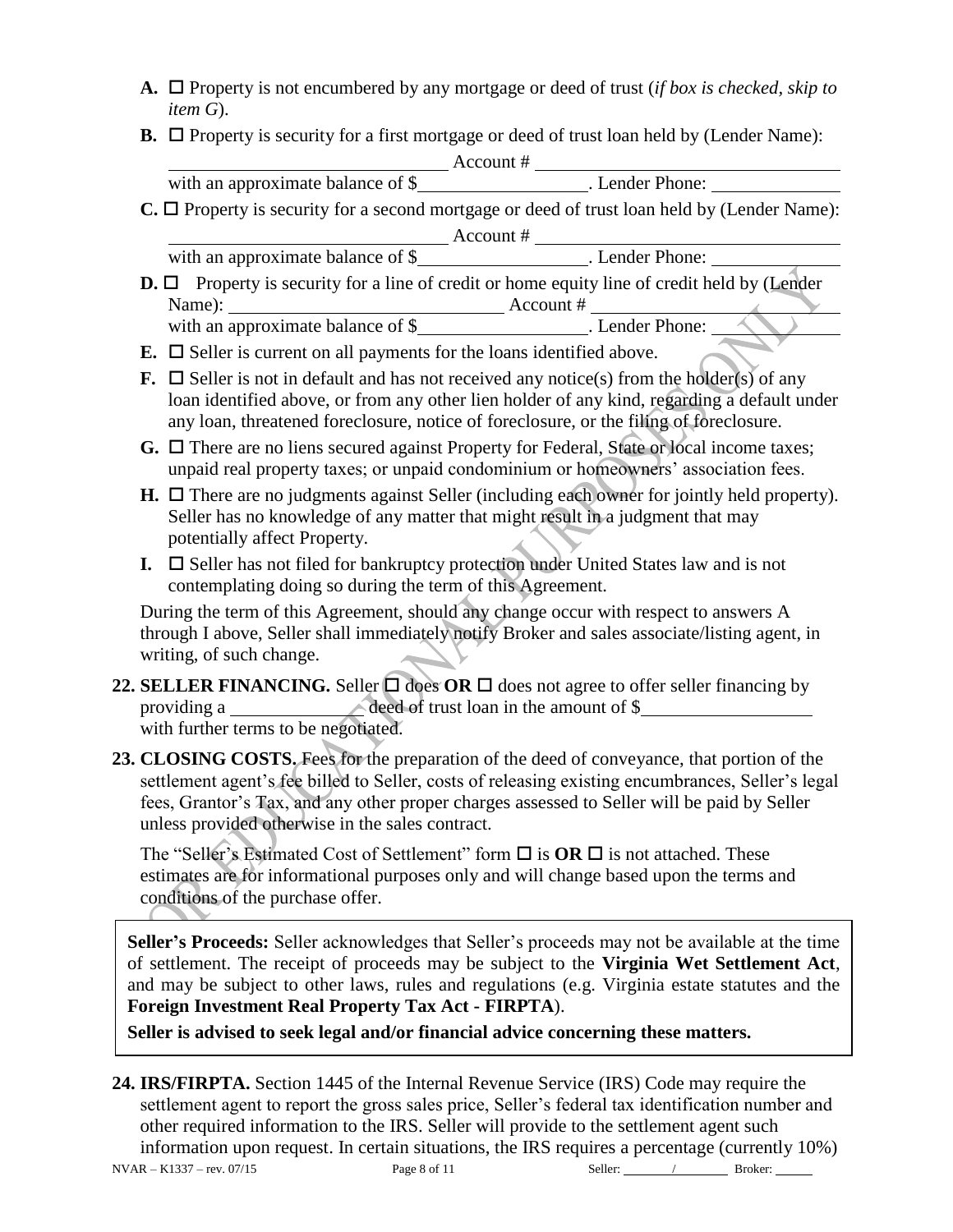of the sales price to be withheld from Seller's proceeds if Seller is a foreign person for purposes of U.S. income taxation. A foreign person includes, but is not limited to, nonresident aliens, foreign corporations, foreign partnerships, foreign trusts or foreign estates.

Seller represents that Seller  $\Box$  is  $OR \Box$  is not, a foreign person for purposes of U.S. income taxation.

#### **25. MISCELLANEOUS PROVISIONS.**

#### **A. Seller Representations and Warranties.**

Seller is aware that Seller may be responsible for failing to disclose information and/or misrepresenting the condition of Property. Seller warrants that:

- 1) Seller has capacity to convey good and marketable title to Property by general warranty deed and represents that Property is insurable by a licensed title insurance company with no additional risk premium.
- 2) Seller is not a party to a listing agreement with another broker for the sale, exchange or lease of Property.
- 3) No person or entity has the right to purchase, lease or acquire Property, by virtue of an option, right of first refusal or otherwise.
- 4) Seller  $\Box$  is **OR**  $\Box$  is not a licensed (active/inactive) real estate agent/broker.
- 5) Seller  $\Box$  has **OR**  $\Box$  has no knowledge of the existence, removal or abandonment of any underground storage tank on Property.
- 6) Property  $\Box$  is **OR**  $\Box$  is not tenant-occupied.
- **B. Access to Property.** Seller shall provide keys to Broker for access to Property to facilitate Broker's duties under this Agreement. If Property is currently tenant-occupied, Seller shall provide Broker with any current lease documents and contact information for current tenant, and shall use best efforts to obtain the full cooperation of current tenants, in connection with showings and inspections of Property.

#### **C. Seller Assumption of Risk.**

1) Seller retains full responsibility for Property, including all utilities, maintenance, physical security and liability until title to Property is transferred to buyer. Seller is advised to take all precautions for safekeeping of valuables and to maintain appropriate property and liability insurance through Seller's own insurance company. Broker is not responsible for the security of Property or for inspecting Property on any periodic basis. If Property is or becomes vacant during Listing Period, Seller is advised to notify Seller's home owner's insurance company and request a "Vacancy Clause" to cover Property.

2) In consideration of the use of Broker's services and facilities and of the facilities of any Multiple Listing Service, Seller and Seller's heirs and assigns hereby release Broker, Broker's designated agents, sub-agents, sales associates and employees, any Multiple Listing Service and the Directors, Officers and employees thereof, including officials of any parent Association of REALTORS®, except for malfeasance on the part of such parties, from any liability to Seller for vandalism, theft or damage of any nature whatsoever to Property or its contents that occurs during the Listing Period. Seller waives any and all rights, claims and causes of actions against them and holds them harmless for any property damage or personal injury arising from the use or access to Property by any persons during the Listing Period.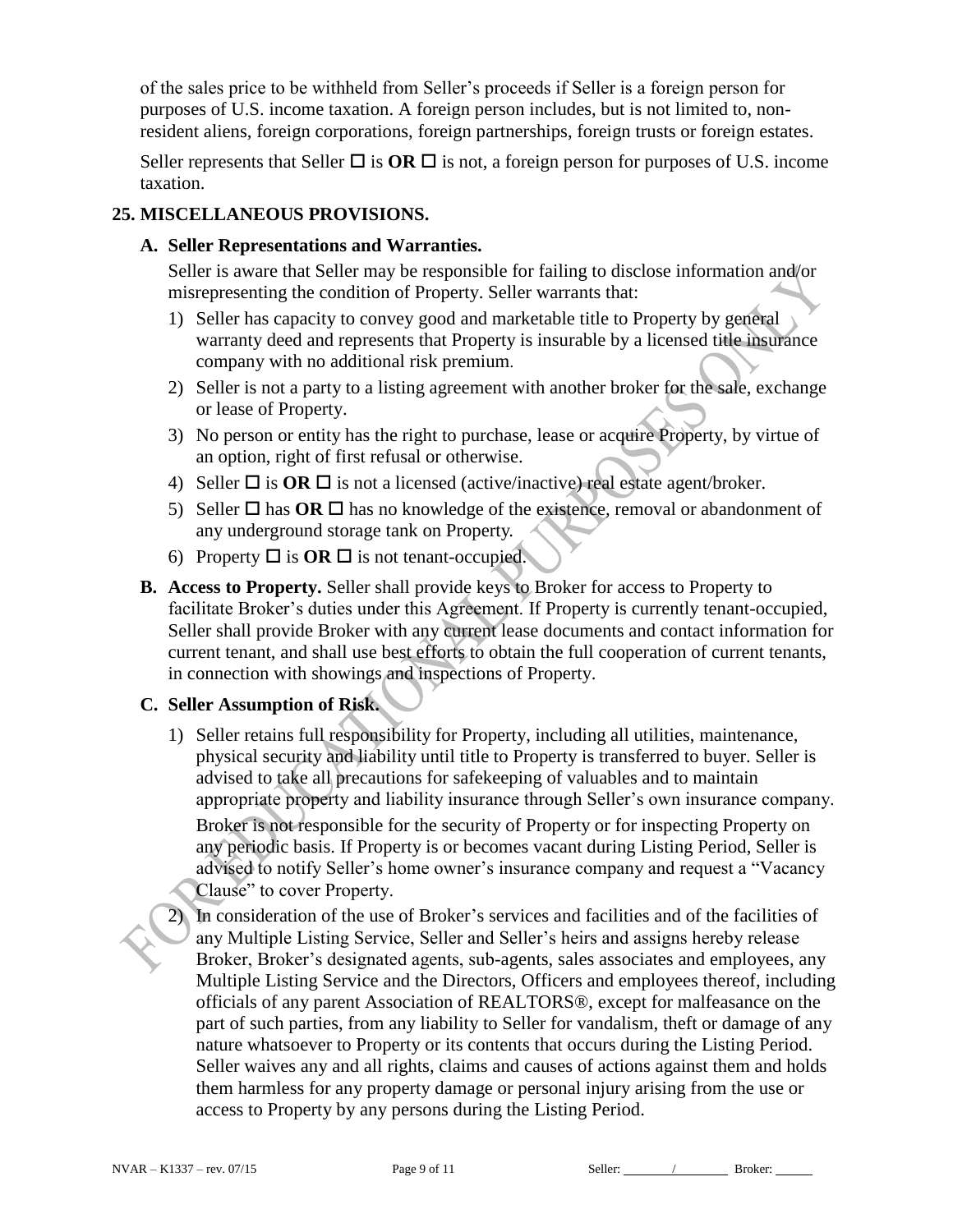- **D. Appropriate Professional Advice.** Broker can counsel on real estate matters, but if Seller desires legal advice, Seller is advised to seek legal counsel. Seller is advised further to seek appropriate professional advice concerning, but not limited to, property or tax and insurance matters.
- **E. Service Provider Referrals.** Broker or one of Broker's sales associates may refer a service provider to assist Seller in this transaction. This referral is not an endorsement, guarantee or warranty as to the quality, cost and/or timeliness of the services to be provided. Seller is advised to independently investigate all options for service providers and consider whether any service provider will work effectively with Seller. Seller is free to reject any referred service provider for any or no reason.
- **F. Subsequent Offers After Contract Acceptance**. After a sales contract has been ratified on Property, Broker recommends Seller obtain the advice of legal counsel prior to acceptance of any subsequent offer.
- **G. Governing Law.** The laws of Virginia shall govern the validity, interpretation and enforcement of this Agreement.
- **H. Binding Agreement**. This Agreement will be binding upon the parties, and each of their respective heirs, executors, administrators, successors and permitted assigns. The provisions hereof will survive the sale of Property and will not be merged therein. This Agreement, unless amended in writing by the parties, contains the final and entire agreement and the parties will not be bound by any terms, conditions, oral statements, warranties or representations not herein contained.
- **26. ATTORNEY'S FEES.** If any Party breaches this Agreement and a non-breaching Party retains legal counsel to enforce its rights hereunder, the non-breaching Party shall be entitled to recover against the breaching Party, in addition to any other damages recoverable against any breaching Party, all of its reasonable Legal Expenses incurred in enforcing its right under this Agreement, whether or not suit is filed, and in obtaining, enforcing and/or defending any judgment related thereto. Should any tribunal of competent jurisdiction determine that more than one Party to the dispute has breached this Agreement, then all such breaching Parties shall bear their own costs, unless the tribunal determines that one or more of the Parties is a "Substantially Prevailing Party", in which case any such Substantially Prevailing Party shall be entitled to recover from any of the breaching Parties, in addition to any other damages recoverable against any breaching Party, all of its reasonable Legal Expenses incurred in enforcing its rights under this Agreement, whether or not suit is filed, and in obtaining, enforcing and/or defending any judgment related thereto. "Party" as used in this paragraph includes any third party beneficiary identified herein. "Legal Expenses" as used in this paragraph includes attorney fees, court costs, and litigation expenses, if any, including, but not limited to, expert witness fees and court reporter fees.

| 27. ADDITIONAL TERMS.       |               |      |                             |  |
|-----------------------------|---------------|------|-----------------------------|--|
| Seller<br>Date              |               | Date | <b>Broker/Sales Manager</b> |  |
| Seller<br>Date              |               |      |                             |  |
| $NVAR - K1337 - rev. 07/15$ | Page 10 of 11 |      |                             |  |